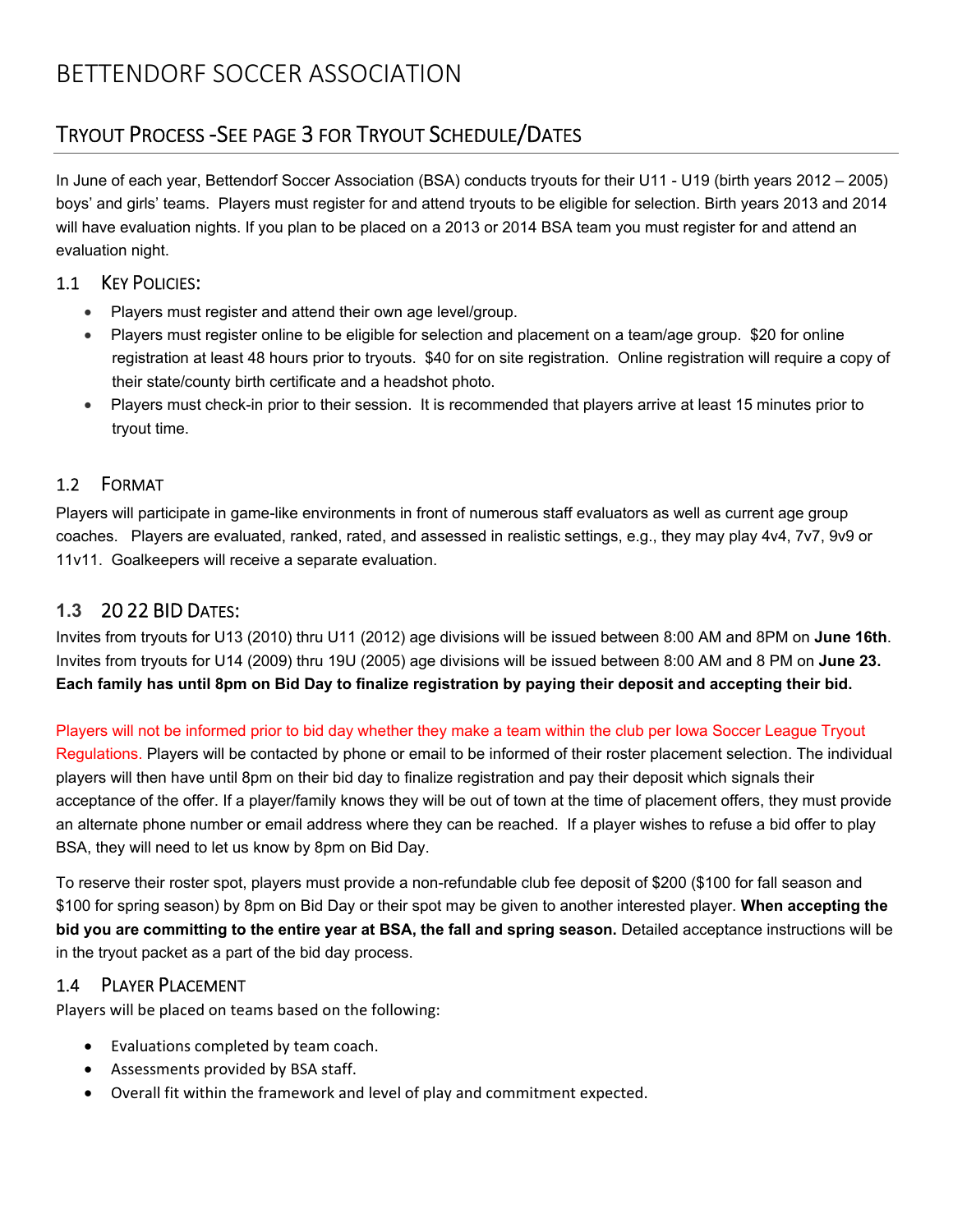#### 1.5 EVALUATIONS AND ASSESSMENTS

- Players will be evaluated and rated on a 3-point scale by tryout evaluators based on technical ability, tactical awareness, work rate, attitude, participation, and potential. Players will be evaluated by team coaches based on overall performance, rate of development throughout the year, attitude, work rate, and commitment.
- Players will be ranked within age group amongst their peers by tryout evaluators. Team coaches will rank players based on performance and development throughout the year as well as tryout performance.
- Players will be evaluated as to their play-up potential based Director of Coaching's evaluation.
- Players will be evaluated by BSA Staff on their level of skill, attitude, work rate, participation, commitment, development, potential, and performance as observed in games, tournaments, camps/clinics/programs, and training sessions.

### 1.6 TEAM AND AGE GROUP PLACEMENT

- (1) We will have both BSA Elite and BSA Competitive teams. Elite status will begin at U13.
- (2) BSA Elite teams will encompass the top team(s) in each age bracket that is open to play in "State Cup" competition. We understand that at some age levels there will not be an Elite team if we feel they are not ready to play at that level.
- (3) BSA Competitive will comprise teams that are ready for competitive soccer but have not yet reached Elite competition. Thus, they would not play at the State Cup level.
- (4) There will be opportunity for movement between Elite and Competitive level teams for players. Based on their technical ability/tactical ability, attitude, practice attendance, commitment, effort, and overall performance, we will continue assessing players to place them in their proper respective levels to enhance development. Our coaching directors will work with team coaches to assure players are receiving the correct training and game experience.
- (5) Teams will be structured as follows depending on numbers in each age group, looking for what is best for development in that age group:
	- a. First year of 7v7(U9) Age group will be split into A and B pools
	- b. Second year of 7v7 (U10)– Age group will be split into A and B pools
	- c. First year of 9v9 (U11)– Age group will be split into A and B pools
	- d. Second year of 9v9 (U12) Age group will be split into A and B pools
	- e. All 11v11 (U13 and up)– Age group will have an Elite team and a Competitive team based on the BSA staff's assessment